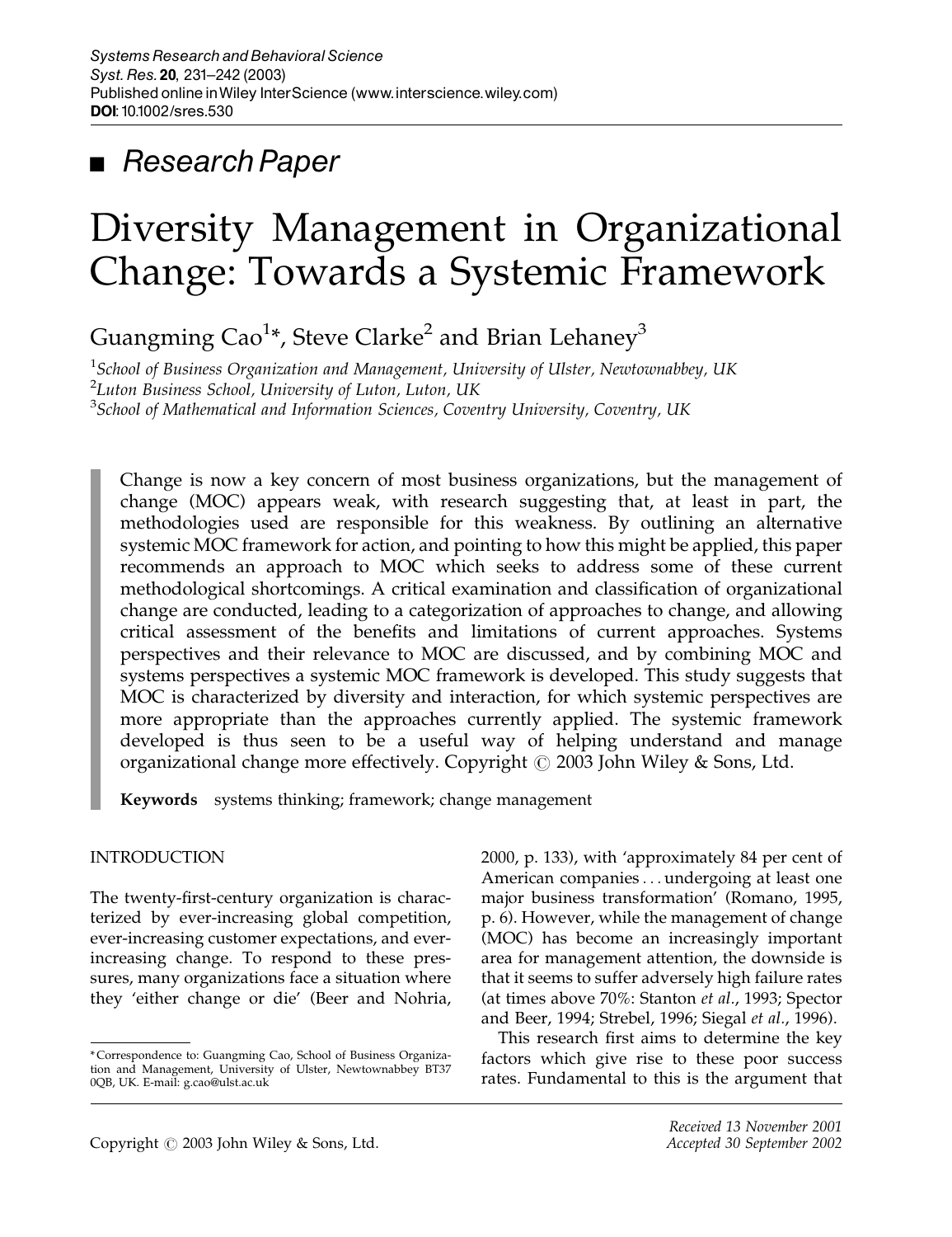organizational change is a dynamic process encompassing different but interrelated forms of diversity, which has not been adequately addressed by current MOC approaches (Cao *et al.*, 1999; Cao, 2001). This diversity might refer to particular dimensions such as organizational structure and culture, or the interactions between dimensions of a whole organization; it might arise from the interactions of technical and human activities, the organization with its environment, or organizational design and management style. Failing to deal with this diversity adequately often contributes to the failure of change programmes. For example, the implementation of Business Process Re-engineering (BPR), the widely used approach to MOC since the early 1990s, often leads to fundamental change within an organization's structure, culture and management process (Fowler, 1998; Stebbins *et al.*, 1998; Al-Mashari and Zairi, 1999). However, BPR literature often emphasizes change based on one aspect of an organization (Stebbins *et al.*, 1998) for example on process, with inadequate treatment of the human aspect (Valiris and Glykas, 1999; Marjanovic, 2000). Consequently, BPR failure can frequently be traced to ineffective communication, ineffective management of organizational resistance to change, or the failure to create the new organizational culture and structure needed to support it (Hill and Collins, 1998; Al-Mashari and Zairi, 1999). Conversely, it is evident that a BPR programme can be a powerful change approach if it is integrated with a variety of change initiatives such as cultural and structural change (Stebbins *et al.*, 1998), highlighting the need for a holistic view of MOC within BPR implementations (Galliers and Baker, 1995; Werr *et al.*, 1997; Fowler, 1998; Valiris and Glykas, 1999; Cao *et al.*, 2001). Similarly, while Total Quality Management (TQM) often leads to major changes in people, culture, technology and structure, resulting in a transformed organization (Almaraz, 1994; Waldman, 1994; Spector and Beer, 1994; Hill and Collins, 1998), TQM is primarily able to deal with business processes and organizational culture (Jackson, 1995; Cao *et al.*, 2000). The tendency is for it not to be integrated into a business as a whole, and lacking integration with

management theory (Bennett and Kerr, 1996). For these and other reasons it has been suggested that a systemic or holistic perspective is needed for TQM to be applied successfully (Gull, 1995; Bennett and Kerr, 1996; Cao *et al.*, 2000).

Essentially, a holistic view of the diversity and interaction of organizational change suggests that there is a need for improving MOC methodology, which is characterized by 'a wide range of confusing and contradictory theories, approaches and recipes' (Burnes, 1996, p. 1):

Managers end up immersing themselves in an alphabet soup of initiatives. They lose focus and become mesmerised by all the advice available in print and on-line about why companies should change, what they should try to accomplish, and how they should do it. This proliferation of recommendations often leads to muddle when change is attempted. (Beer and Nohria, 2000, p. 133)

Such a holistic approach sees conventional MOC methodology as characterized by reductionism, with organizations 'breaking change into small pieces and then managing the pieces' (Duck, 1993, p. 109); or 'manipulat[ing] the parts of systems without regard to how their manipulations affect the whole through interactions of the parts' (Ackoff, 1995, p. 43). The outcome is that change programmes achieve dramatic improvements in individual processes, but a decline in overall results (Hall *et al.*, 1993).

These arguments lead to the suggestion that holistic, or systemic, approaches to MOC offer an improved way forward. This paper reports on one such research programme with the purpose of improving MOC methodology informed by systems perspectives. It starts to suggest a new classification, highlighting the diversity and interaction of various types of change. This further gives rise to a categorization of approaches to change, allowing critical assessment of the benefits and limitations of current MOC approaches. Systems perspectives are then briefly reviewed and their relevance to MOC assessed. By combining systems perspectives and MOC, a systemic framework for the more effective management of organizational change is then developed.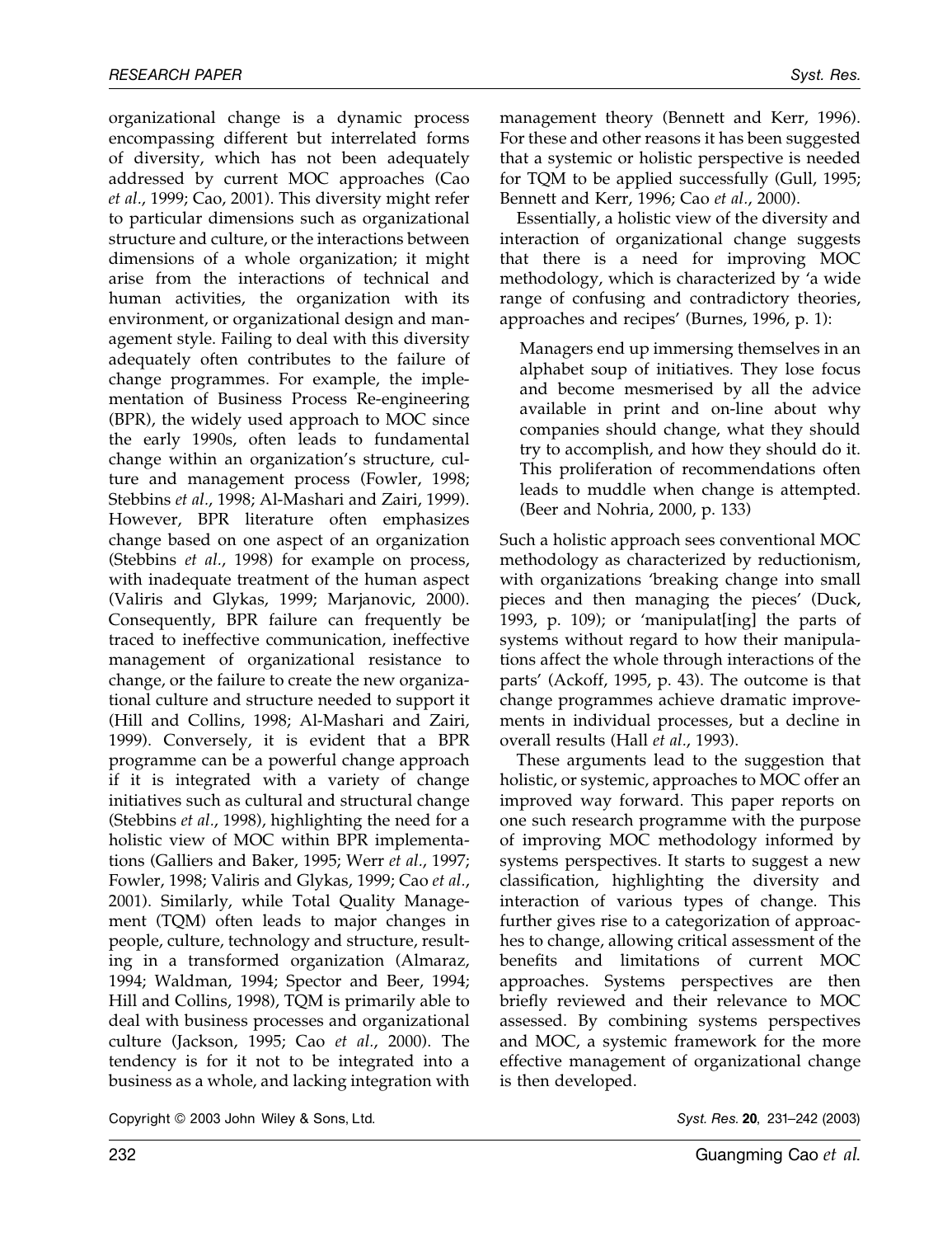#### CLASSIFYING ORGANIZATIONAL CHANGE

Organizational change has been categorized in a number of different ways. There is: strategic and non-strategic change (Pettigrew, 1987); incremental and radical change (Burnes, 1996); incremental change and 'quantum' change (Greenwood and Hinings, 1993); changes of identity, coordination and control (Kanter *et al.*, 1992); human-centred classifications of change at individual, group, inter-group or organization level (Burnes, 1996); planned change and emergent change (Wilson, 1992); and change in terms of scale (from incremental to radical) and centrality (from peripheral to core) to the primary task of the organization (Buchannan and Boddy, 1992).

In an attempt to establish a more overarching classification, based on systems approaches, Flood's (1995, p. 21) four dimensions of an organization (process, design, culture and politics) was initially used in this research, giving rise to: process change, structural change, cultural change and political change (Cao *et al.*, 1999; Cao, 2001).

Change in organizational process refers to 'a related group of tasks that together create a result of value to a customer' (Hammer, 1996, pp. 5–9), such as product development and order fulfilment. Process change may involve material flow (from raw materials to finished products), cash flow (from investments to profits), human resource input and information flow. Processes can also be looked at from various perspectives depending on the kind of information required, and four views are thus identified by Bal (1998). First, a functional view relates to what element of the process is going to be done. Second, a behavioural view relates to when and how it is being done. Third, an organizational view represents who is performing the process. And fourth, an informational view considers both the data involved and relationships between these data.

Structural change involves changes to organizational functions, their organization, coordination and control, such as changes in horizontal and vertical structures; in the decision systems or policy and resource allocation mechanisms; and in the criteria used for recruitment, appraisal, compensation and career development (Greenwood and Hinings, 1993). In general, Reed

(1992a), based on several authors' work, suggests that organizational forms in developed industrial societies have been changing from rational bureaucratic structures to flexible, network-based configurations. The typical form of the former is characterized by extreme internal differentiation and rigid hierarchical control, aimed primarily at achieving efficiency and effectiveness. The adequacy of such forms in conditions of economic uncertainty, and the globalization of competition, has been challenged (Whitaker, 1992). Managers need to find ways to manage this great turbulence. The outcome has been a search for organizational flexibility of, for example, product ranges, technology and organizational structures. Thus the emphasis in the study of organizational form has been shifting towards network structures, which are characterized by a flat authority structure and multiple horizontal linkages between the inner core of a firm and its outside suppliers, contractors and customers.

Organizational culture encompasses such issues as values, beliefs and human behaviour in terms of relationships to social rules and practices. Culture had been considered as an important factor as major US and UK companies in a range of industries experienced a decline in their economic fortunes throughout the 1970s (Collins, 1996; Morgan, 1997, p. 119). It became a popular topic in management in the 1980s and early 1990s, the main argument being that in order to compete managers would have to act on large-scale cultural change (Collins, 1996). Interest in and emphasis on the study of the cultural change approach is growing (Reed, 1992b, p. 4; Collins, 1996). Recently, cultural diversity management (Cox and Blake, 1991; Chemers *et al.*, 1995; Milliken and Martins, 1996) argues that cultural diversity is a competitive advantage and thus a 'multicultural organization' should be created. This, it is suggested, will encourage more creativity, better problem-solving and flexible adaptation to change, keeping the company ahead of the competition through mutual learning among organizational members.

Finally, there are changes in power distribution and the way organizational issues are influenced (Pugh, 1978; Morgan, 1997; Kanter *et al.*, 1992; Pfeffer, 1992; Mintzberg, 1998). Power

Copyright © 2003 John Wiley & Sons, Ltd. Syst. Res. 20, 231-242 (2003)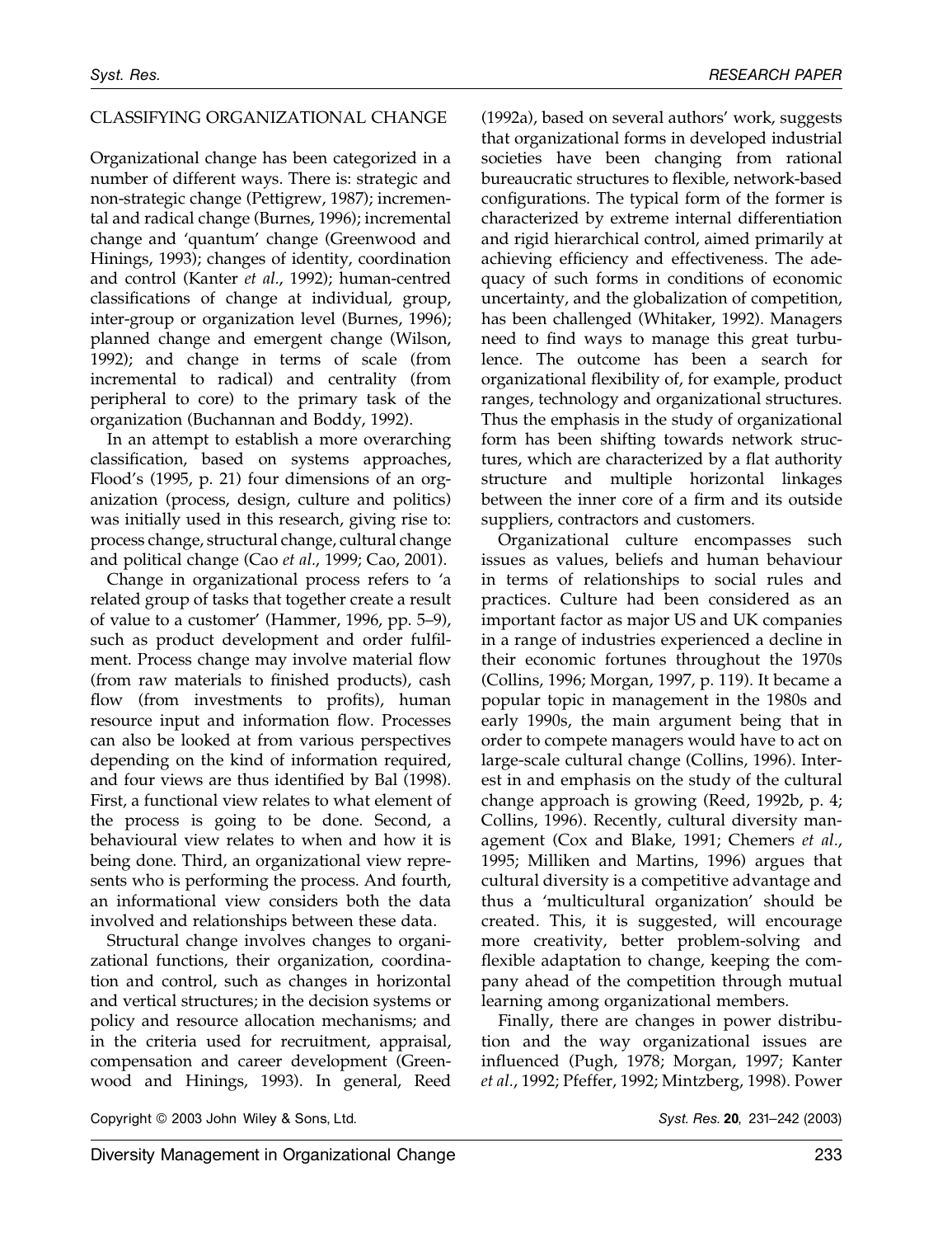has been defined as the potential ability to influence behaviour, to change the course of events, to overcome resistance, and to get to do things that people would not otherwise do (Pfeffer, 1992). Politics and influences are the processes, the actions and the behaviours through which this potential power is utilized and realised. In getting things done, it is imperative to understand that different groups of people have different issues of concern, regarding the sources of power and how these sources can be developed. Thus organizations are seen as coalitions of interest groups in tension; for example, management versus workers, production versus sales, accounting versus research and development, head office versus production location. The resultant organization is a particular balance of forces, which is continually subject to modifications.

There is not only diversity but also interrelation between key organizational components. The four types of organizational change are seen as highly interconnected through a dynamic process: change in any one dimension will often result in compensatory change in others. For example, 'Shifts in the large culture influence individuals, who influence organizational culture, which in turn affects organizational structure' (DeLisi, 1990, p. 85). Another example, mentioned earlier in the discussions of BPR and TQM, is that drastic process-focused changes affect virtually all aspects of the organization, with multiple change initiatives being evolved in tandem. Consequently, any attempt to carry out change through isolated single efforts is likely to fail. A significant organizational change needs to address effectively the diversity and interrelations in the change process (Cao *et al.*, 1999; Cao, 2001).

In summary, the four interrelated types of organizational change, based on Flood (1995, p. 21), Cao *et al.* (1999) and Cao (2001) can include:

- process change—change in flows and controls over flows;
- structural change—change in functions, their organization, coordination and control;
- cultural change—change in values, beliefs and human behaviour in terms of relationship to social rules and practices;



*Figure 1. Four types of organizational change and their interactions*

• political change—change in power distribution and the way organizational issues are influenced.

A holistic view of the four types of organizational change based on this classification is shown in Figure 1. The four ovals represent four types of organizational change, while the intersection of the four in the middle represents the interactions of different types of organizational change. The dashed line represents the organizational boundary.

This four-dimensional view of organizational change leads to the understanding that managing organizational change needs diversity in theories and methodologies: we cannot focus on a single methodological or even a single theoretical perspective, since the four dimensions have each been taken as relying on particular methodological and/or theoretical positions. One of our key tasks in this research has been the attempt to bring together this variety of approaches in a single framework of application. Accordingly this means that there must be four categories of MOC approaches to deal with different types of organizational change. However, this in no way means that each of the four types of organizational change is to be managed separately by using different types of methods, which is often the case with the conventional approaches to change. A holistic approach is therefore necessary to deal with the diversity and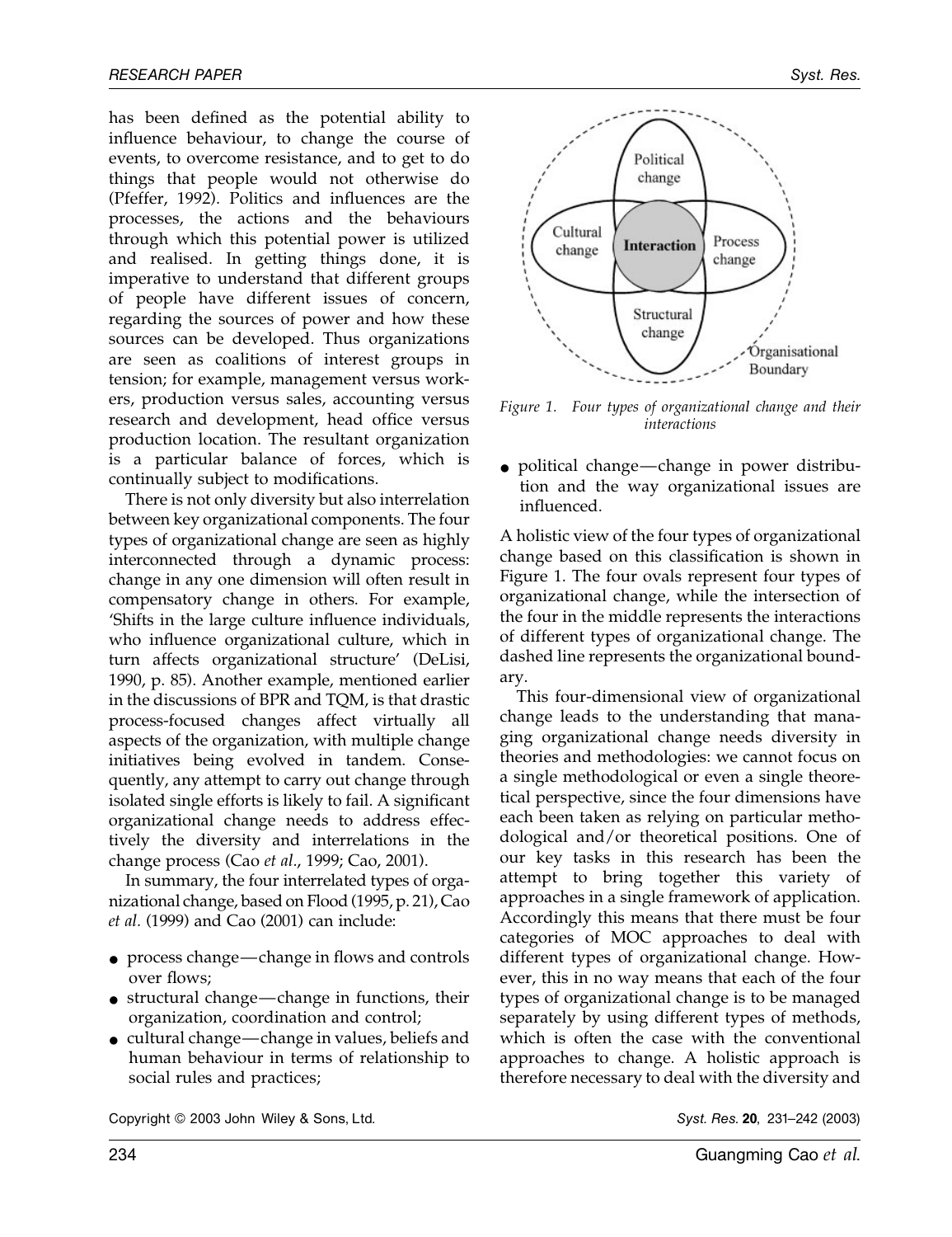interaction by using different types of methods together. This holistic approach is the subject of the following sections.

#### CLASSIFYING APPROACHES TO CHANGE

If classifying change into the four categories of process, structure, culture and politics is to be of value, it should be possible to take key approaches to change and fit them to the different dimensions of this categorization. Starting with process change, typical approaches may include Total Quality Management (TQM) and Business Process Re-engineering (BPR) (Burnes, 1996, p. 172; Siegal *et al.*, 1996; Genus, 1998). BPR and TQM, it could be argued, are valuable in improving organizational process, but lack the power to deal adequately with other types of organizational change (Cao *et al.*, 2000, 2001).

Typical structural approaches may include contingency theory and transaction cost economics. The former argues that organizational structure and performance are contingent on the situational variables it faces, such as organizational environment (Thompson, 1967), technology (Woodward, 1965) and size (Pugh *et al.*, 1969a, 1969b). It follows that if the key variables of an organization can be determined, then organizational change can be effectively managed. Little has been said about the human factors within an organization. Transaction cost economics (Williamson, 1975), it could be argued, explains organizational change by exclusively seeking causes originating in markets, which are assumed to determine the course of organizational change, focusing on improving the efficiency and effectiveness of the more tangible sides of an organization (Cao, 2001, pp. 36–38). The role of power has generally not been called into question. Consequently, this depoliticizing view fails to consider the totality of economic and non-economic social conditions (White and Jacques, 1995).

Two main cultural approaches may be distinguished: unitary culture development (Peters and Waterman, 1982; DeLisi, 1990; Kanter, 1988; Kotter, 1996) and cultural diversity management (Cox and Blake, 1991; Chemers *et al.*, 1995;

Milliken and Martins, 1996). Cultural approaches direct people's attention to the human side rather than to processes, structures, markets and technologies. They show the importance and the possibility of culture in creating and shaping organizations by influencing values and beliefs. However, there are potential negative consequences as well. Convinced by the benefits of a strong culture, managers might attempt to create a new value system, believing this will be good for all in the organization. But this is potentially dangerous in that it could be developed into a process of ideological control (Morgan, 1997, p. 150). Further, Reed (1992a) argues that organizational culture is shaped by organizational politics, and will direct long-term structural development. Another danger is that culture is often reduced to, and managed as, a set of variables (White and Jacques, 1995; Morgan, 1997, p. 151). Finally, the cultural approach does not tell managers how to structure complex organizations (Flood and Jackson, 1991a, p. 12; Cao, 2001, pp. 43–46).

Political approaches can be broadly associated with the political models of organization developed by Pugh (1978), Mintzberg (1998), Morgan (1997), Pfeffer (1992) and Pettigrew (1985). They can help understand organizational actions as interests based, where power plays a key role in addressing diverse interests. From this perspective, organizational efficiency and effectiveness are always political; they may be rational for some groups of people, but not for others. However, the potential danger is that this might increase the possibility of people behaving politically for their own personal interests, resulting in cynicism and mistrust (Morgan, 1997, p. 212). Political approaches may also overemphasize the need to handle political issues, while downplaying the importance of other organizational factors such as organizational structures, responding to market changes, etc. (Flood and Jackson, 1991a, p. 14).

The implications of the above arguments may be summarized as follows (see Figure 2):

• Currently, each approach to MOC is primarily focused on a specific dimension or range of dimensions of organizational change. Current

Copyright © 2003 John Wiley & Sons, Ltd. Syst. Res. 20, 231-242 (2003)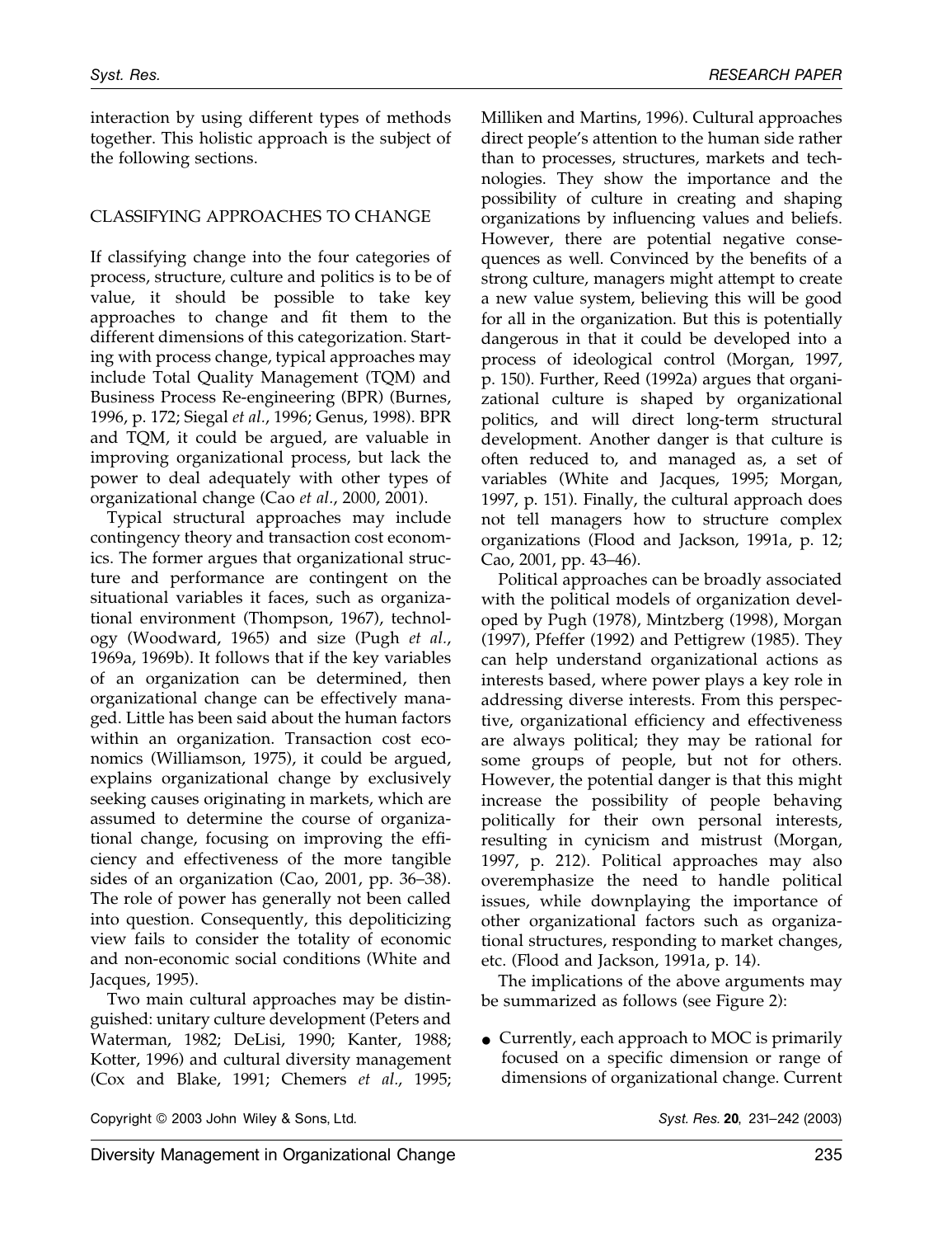

*Figure 2. Strengths and weaknesses of approaches to change*

approaches lack the power to deal with situations where more than one type of organizational change is surfaced.

- Since different types of organizational change are interrelated, they need to be managed together through a holistic approach.
- If interaction within the management of change is to be successfully managed, multiple methods and/or methodologies will have to be applied to a single change context. However, current approaches seem to have little to offer beyond a single method focusing on a specific problem, and fall well short of the ideal of how to manage diversity and interaction methodologically, choosing between approaches and using different methods together.
- Finally, where any change approach is being followed, there is the need to determine whether the change is being managed effectively. This points to a need for a process which *reflects critically* on the possible shortcomings and sources of deception contained in a proposed solution, or in the definition of the problem (Ulrich, 1994): critical reflection should be integrated into the process of MOC.

Systems thinking therefore seems to have a clear relevance to MOC, in that it might better enable a holistic approach to organizational problem contexts, which it sees as interdependent subsystems within the larger organizational system. In addition, through the work of the critical systems community, there is the potential for a critically reflective approach.

#### SYSTEMS PERSPECTIVES AND THEIR RELEVANCE TO THE MANAGEMENT OF CHANGE

If systems perspectives are seen to be of value to the management of change, then in what way can they possibly help address the interactions of different types of change, the use of multiple methods and critical reflection? Further, will systems perspectives alone be sufficient to do so? To answer these questions, a brief discussion of the relevance of systems perspectives to the management of change in terms of the wellknown classification of Hard Systems Thinking (HST), Soft Systems Thinking (SST) and Critical Systems Thinking (CST) is given below, from which a systemic framework for the management of change is then developed.

In relation to MOC, HST perspectives may be seen to be able to provide general principles to guide the management of changes in processes and structures, but, since hard systems methods are fundamentally concerned with problem solving, they tend to force a characterization of MOC in terms of problems to be solved. This leads to cultural and political issues being often addressed in a depoliticized way. The need for changing more than a single component of the change context has been recognized, but the use of multiple methods has been ignored. Furthermore, reflection on MOC process does not form part of an HST approach. All this renders HST perspectives as useful in helping with changes in process and structure, but insufficient where the change context is characterized by diversity and interaction (Cao, 2001, pp. 54–57).

SST perspectives can be seen to provide a richer picture of organizational change, but may be seen as inadequately addressing issues of process and structure (Clarke *et al.*, 1998). Also, while SST-based approaches may provide general principles for gaining an enhanced understanding of the meanings and values which participants attribute to their actions, they are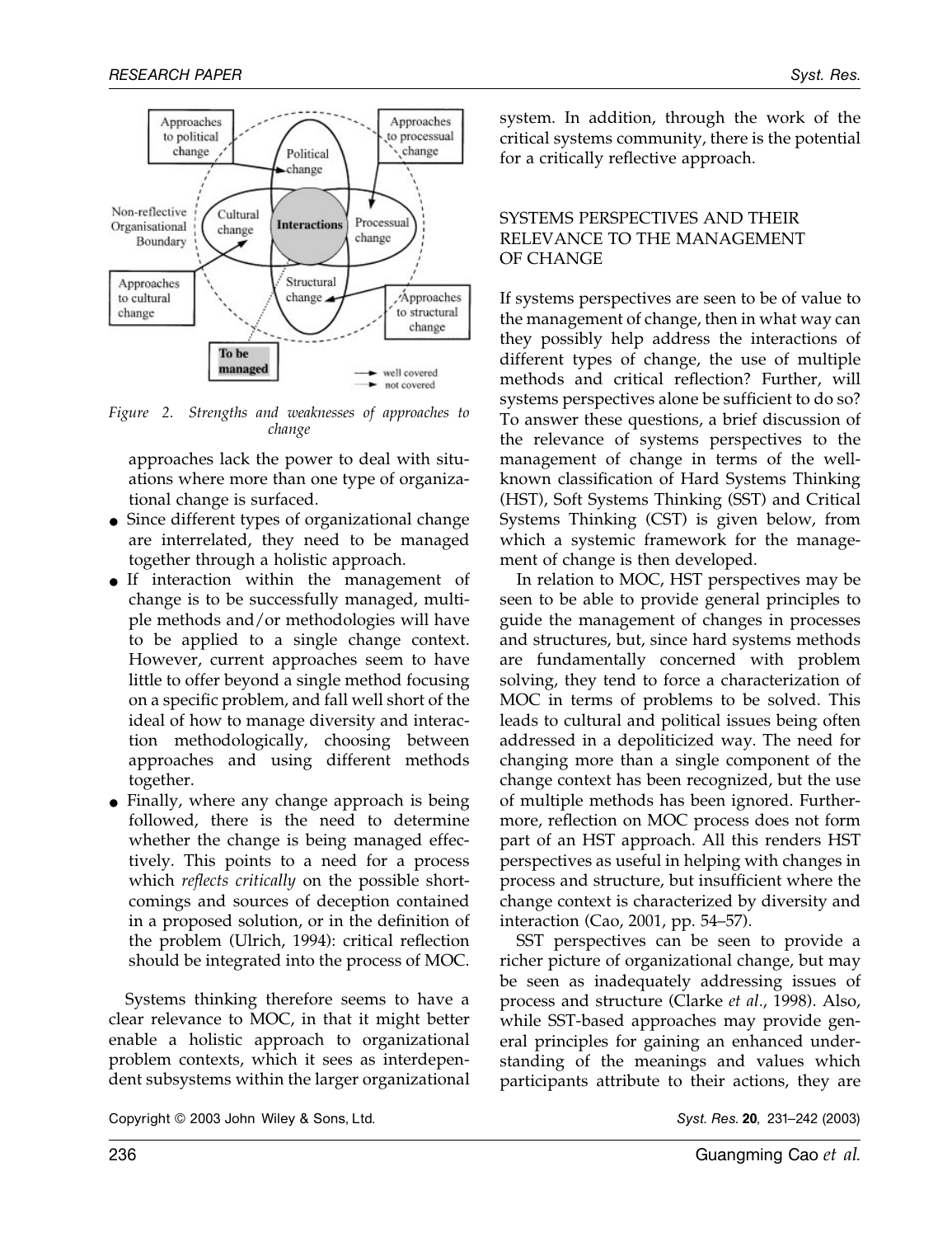not without their problems. The ability of such approaches to address multicultural organizations in terms of employing multiple methods can be questioned, and the viewpoints of the powerless and the disadvantaged are often ignored.

Critical systems perspectives seem particularly applicable to MOC. Since CST commits to human emancipation or improvement by addressing all problem situations through the use of other systems perspectives, it has the potential to provide guidance upon surfacing different types of organizational change and their interactions. Since it commits to methodological pluralism, it can provide guidance on how to employ multiple methods in order to address the whole. Finally, in its commitment to critical awareness, it explicitly addresses the critical reflection seen to be lacking in other MOC approaches.

CST perspectives, then, show greater potential for managing the diversity and interaction of different types of change by using multiple methods in a critical way (see Figure 3).

While seeing CST perspectives as powerful means, it might be argued at the same time that they alone do not seem to be sufficient to provide all of the necessary guidance for managing organizational change. Although, through methodological pluralism, CST together with other systems perspectives may be able to provide general systemic principles to guide any change programme, CST seems unable to provide specific guidance such as how to reduce business cycle time, re-engineer business processes, improve product quality, organize electronic commerce applications, develop a network structure, develop a multicultural organization or stimulate change politically. Therefore in any attempt to manage a change programme holistically, systems perspectives must be integrated with the knowledge of organizational change and approaches to change.

#### A SYSTEMIC FRAMEWORK FOR THE MANAGEMENT OF CHANGE

The previous discussions suggest that MOC approaches are strong in managing specific types of organizational change, but weak in managing the interactions, the use of multiple methods and critical reflection on the decision-making process. Critical systems perspectives, on the contrary, are seen to be strong in providing general principles such as how to address those MOC weaknesses, but relatively weak in addressing specific dimensions of organizational change. Therefore, it is necessary and beneficial to bring them together to give rise to a stronger systemic framework for the management of change (see Figure 4) (Cao *et al.*,





*Figure 3. Critical systems thinking and organizational change*

*Figure 4. A systemic framework for managing organizational change*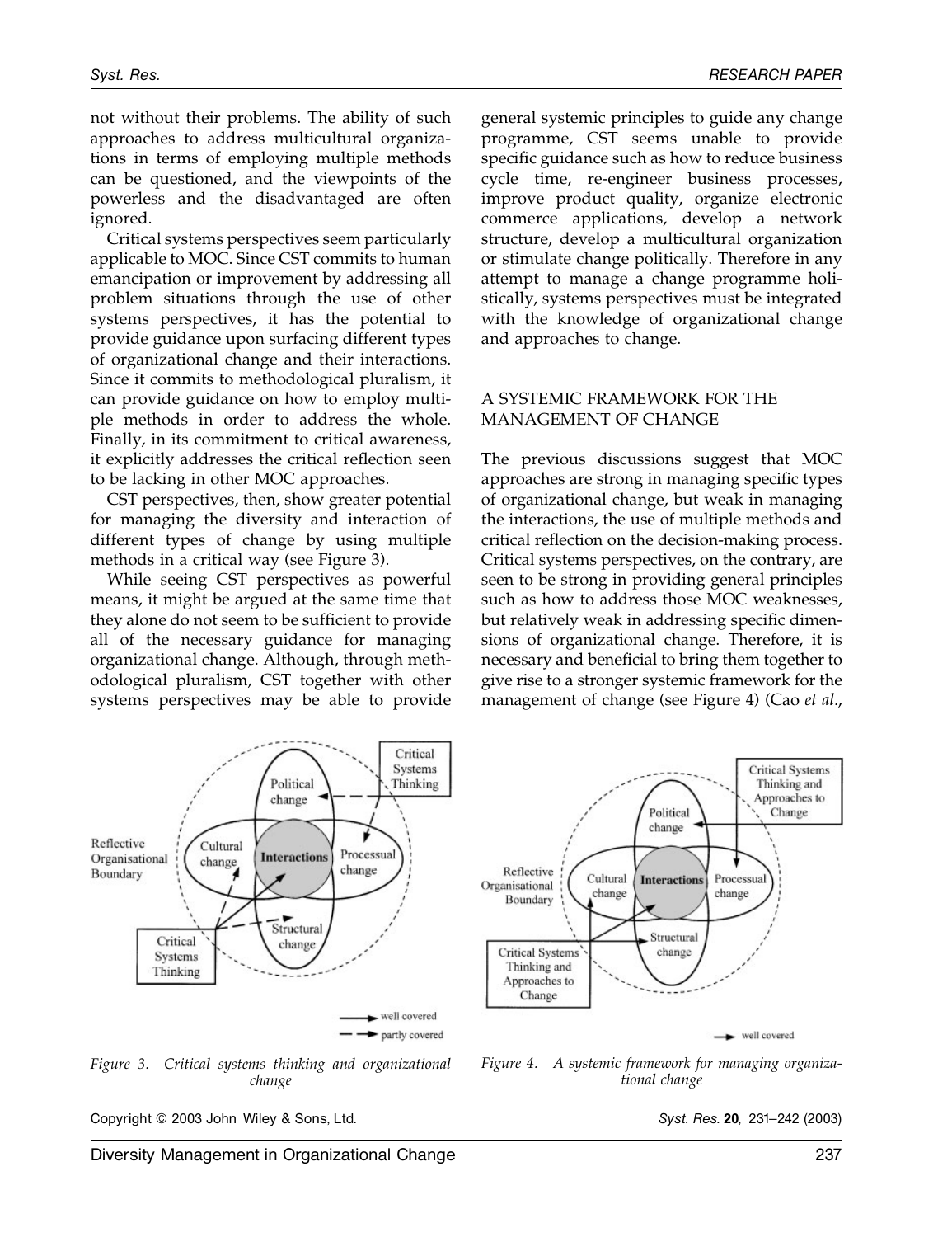1999; Cao, 2001, pp. 188–211). It is intended that this framework provide a coherent conceptual structure to help specify the main elements of change management, order their relationships, and manage change more effectively by focusing on, and at the same time managing, specific types of organizational change, their interactions, the use of multiple methods and critical reflection on the decision-making process. This proposed systemic framework encompasses two main components: organizational change including the four types of organizational change and their interactions, and the systemic way to change the integration of critical systems perspectives and different types of change approaches. Critical systems thinking provides methodological guidance such as how to understand organizational change as a whole, how to use multiple methods within one intervention and how to critically examine the decision-making process. Change approaches, on the other hand, provide knowledge of managing specific organizational issues.

This systemic MOC framework may be used in the following ways to help analyse and address diversity and interaction in organizational change systemically and critically. First of all, this framework can help develop a fuller and better understanding of any change context. Since the framework includes four types of organizational change, it allows the practitioners to focus on change in processes, structures, culture and politics simultaneously, rather than just to think about any one or some of them. Since the framework emphasizes the interactions of different types of organizational change, it enables the practitioners to understand the relationships between different types of change rather than to treat them separately. For instance, consider a case of developing an electronic commerce project in a retail company. A processual point of view will help us understand that the project triggers the re-engineering of the whole business processes within and across organizational boundaries, encompassing the entire online process of developing, marketing, selling, delivering, servicing and paying for products and services purchased by customers. A structural perspective will focus our attention on whether to implement the project as a semi-autonomous

division, or integrated in the parent firm in current functions, or as a parallel organization or some other form (Moore, 2000). Regarding cultural change, there is a question of whether the project should be matched by an 'Internet culture' where risk taking is encouraged and failure is merely education (Moore, 2000), or by a 'welcoming culture' where awareness of change, employee involvement and learning are essential measures (Pawar and Driva, 2000). Finally, change in business process, structure and culture may also result in the rebalancing of power distribution within and between companies, and therefore affect the way business decisions are made. Furthermore, the most important issue of concern here is that an electronic commerce project often combines technical, human and organizational variables (Krcmar *et al.*, 1995; Kappelman *et al.*, 1996). They are interrelated rather than isolated. Therefore, methodologically, the systemic MOC framework makes it possible to understand both the diversity and interaction in organizational change simultaneously.

One way to apply this analysis is to use it to surface the key, or the 'dominant' and 'dependent' (Flood and Jackson, 1991b; Jackson, 1997, 1999) types of organizational change, and the interactions between them. Dominant change issues become the principal problems to be concentrated on more weightily, while dependent issues are of less importance and are focused on less. This contrast between dominant and dependent can be approached through dialectical debate (Churchman, 1971, 1979), where one prevailing perspective (thesis) is challenged by an alternative different perspective (antithesis), to enrich and challenge perceptions about organizational change. This debate should be a continuous process, since the dominant and dependent issues will not remain constant throughout the organizational change.

Once the key types of organizational change and their interactions are surfaced, the approaches to be used will be decided. This may start with a critical assessment of the current approaches suitable to tackle the surfaced types of organizational change and their interactions. If the current approaches are not appropriate, then a new method will have to be created. Once these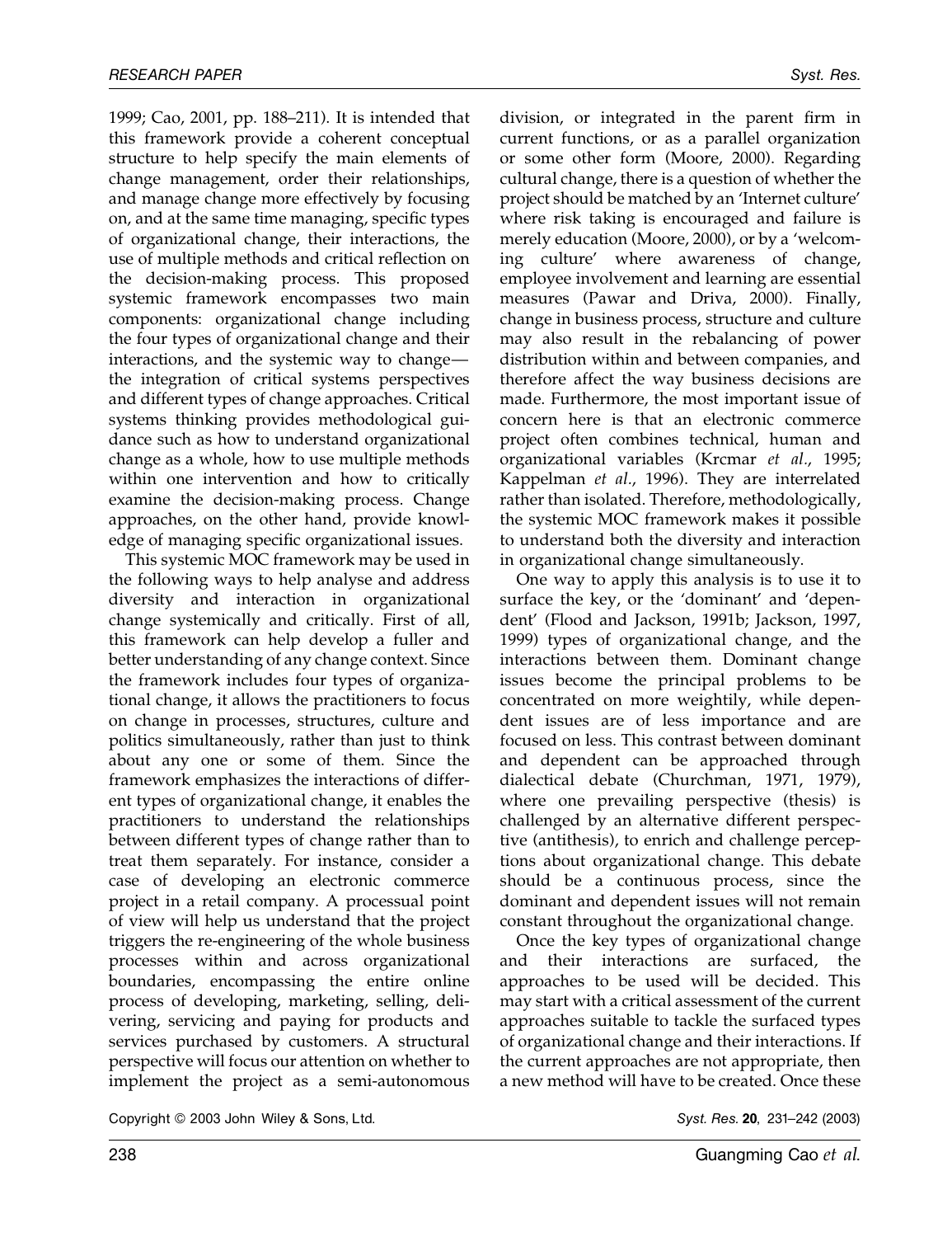are determined, then the use of a mixture of methods will be necessary since there is diversity and interaction (see Nicholls *et al.*, 2001). For instance, in the earlier electronic commerce project, if the dominant types of organizational change within a single intervention are about changing business processes and developing a semi-autonomous division that is to nurture, and at the same time be supported by, an 'Internet culture', then processual, structural and cultural approaches will have to be selected and used together to realize the desired transformation. To successfully manage such change situations where diversity and interactions are surfaced, mixing methods is a central difficulty, not only because there are inherent tensions between the theoretical assumptions of different methods but also because creativity and skills are needed. Nevertheless, precisely because it is more difficult than merely using a single approach, the mixed use of multiple methods is more likely to manage organizational change effectively. The first step in this, it might be argued, is to develop an awareness and understanding of the diversity and interactions in organizational change and the need to mix methods creatively, leading to accumulated learning and experience in managing this kind of diversity.

Finally, how might we judge that what we are doing is systemic? Ulrich (1994, 1996) argues that we can never truly know this since it is impossible to know all the facts and values that could lead to alternative conceivable options and consequences. This is where critical reflection is invaluable, in reflecting on the shortcomings and sources of deception contained in a proposed solution or definition of a problem. It is thus proposed that the systemic MOC framework developed be used as a basis for the critique, in addition to the ongoing assessment of dominant and dependent organizational change contexts.

It can be argued that whether any change should be undertaken to bring about the desired consequences or improvement will be dependent upon who should define the system of concern and the desired change or improvement from specific viewpoints, while it is very unlikely that different people will have the same opinion. Without revealing the attached meanings and

assumptions, it is not only meaningless to say that the change is going to make any improvement, but also possibly dangerous in that the change might be taken for granted before a more comprehensive investigation might be otherwise undertaken. Furthermore, to attempt any change there is also an issue of who is, or ought to be, involved to determine what methods are seen to be appropriate, and what is to be reflected upon by using what methods and by whom. Therefore, it is important to critically reflect on improvement, boundary judgement, methodological mix (Nicholls *et al.*, 2001; Midgley, 1997) and participation (Cao, 2001). Examining these aspects critically will help make transparent the normative issues of what *should be done* to bring about the most desired consequences through the intervention, thus enabling us to learn and improve decision making.

While, for the purpose of explanation, the issues above are separated, in practice they should be interconnected. So, for example, when distinguishing the dominant types of organizational change, thought also has to be given simultaneously to who will be involved, what approaches will be relevant and how these will be mixed. These analyses will then be repeated throughout the change process.

In summary, the key idea of the systemic MOC framework is to help understand and manage the diversity and interactions in organizational change and the approaches to change. Rather than addressing one or some dimensions of organizational change by using a single method in an unreflecting way like the conventional change approaches, the proposed framework is fundamentally based on a holistic view that perceives organizational change as a multifaceted and interrelated whole, which can be addressed adequately only by using multiple methods together critically.

### **CONCLUSIONS**

By developing a systemic framework for the management of change (MOC), this paper provides a characterization of MOC in terms of four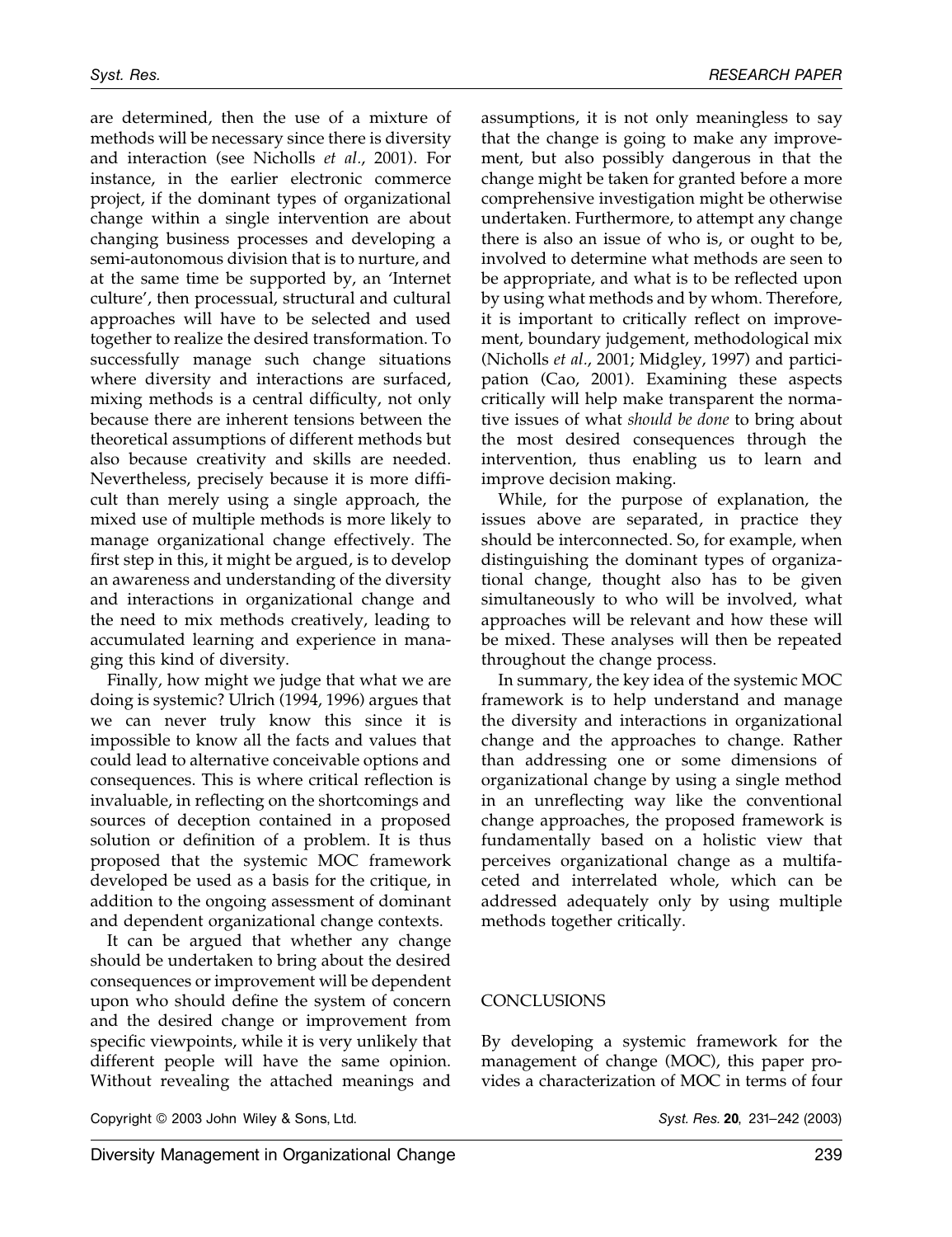types of organizational change, their interaction and approaches to change. It intends to bring together these different elements within a coherent conceptual structure supported by critical systems thinking, and allows inferences to be drawn concerning the implications for understanding and managing organizational change.

Conventional change approaches are seen to be methodologically inadequate to address the diversity and interaction of different types of organizational change faced by today's complex organizations. Critical systems perspectives, while seen to be useful to help address key change issues, are not sufficient alone. By combining critical systems thinking and change management, a systemic framework is seen to be the improved way forward, which emphasizes managing organizational change as a whole, and promoting the use of different change approaches together within a given organizational context. The overall aims are to help practitioners understand diversity and interaction in organizational change, encourage the creative use of mixed methods and assist with the application of the approach within a critical framework.

#### REFERENCES

- Ackoff RL. 1995. 'Whole-ing' the parts and righting the wrongs. *Systems Research* 12(1): 43–46.
- Almaraz J. 1994. Quality management and the process of change. *Journal of Organizational Change Management* 7(2): 6–14.
- Al-Mashari M, Zairi M. 1999. BPR implementation process: an analysis of key success and failure factors. *Business Process Management Journal* 5(1): 87–122.
- Bal J. 1998. Process analysis tools for process improvement. *TQM Magazine* 10(5): 342–354.
- Beer M, Nohria N. 2000. Cracking the code of change. *Harvard Business Review* (3): 133–141.
- Bennett LM, Kerr MA. 1996. A systems approach to the implementation of total quality management. *Total Quality Management* 7(6): 631–665.
- Buchanan D, Boddy D. 1992. *The Expertise of the Change Agent: Public Performance and Backstage Activity*. Prentice-Hall: Englewood Cliffs, NJ.
- Burnes B. 1996. *Managing Change*. Pitman: London.
- Cao G. 2001. Contemporary systems thinking and organizational change management. PhD thesis, University of Luton.
- Cao G, Clarke S, Lehaney B. 1999. Towards systemic management of diversity in organizational change. *Strategic Change* 8(4): 205–216.
- Cao G, Clarke S, Lehaney B. 2000. A systemic view of organizational change and TQM. *TQM Magazine* 12(3): 186–193.
- Cao G, Clarke S, Lehaney B. 2001. A critique of BPR from a holistic perspective. *Business Process Management Journal* 7(4): 332–339.
- Chemers M, Oskamp S, Costanzo M (eds). 1995. *Diversity in Organizations: New Perspectives for a Changing Workplace*. Sage: Newbury Park, CA.
- Churchman C. 1971. *The Design of Inquiring Systems*. Basic Books: New York.
- Churchman C. 1979. *The Systems Approach and its Enemies*. Basic Books: New York.
- Clarke S, Lehaney B, Martin S. 1998. A theoretical framework for facilitating methodological choice. *Systems Practice and Action Research* 11(3): 295–318.
- Collins D. 1996. New paradigms for change? Theories of organization and the organization of theories. *Journal of Organizational Change Management* 4: 9–23.
- Cox T, Blake S. 1991. Managing cultural diversity: implications for organizational competitiveness. *Academy of Management Executive* 5(3): 45–56.
- DeLisi PS. 1990. Lessons from the steel axe: culture, technology, and organizational change. *Sloan Management Review* 32(1): 83–93.
- Duck JD. 1993. Managing change: the art of balancing. *Harvard Business Review* (6): 109–118.
- Flood RL. 1995. *Solving Problem Solving*. Wiley: Chichester.
- Flood RL, Jackson MC (eds). 1991a. *Critical Systems Thinking: Directed Readings*. Wiley: Chichester.
- Flood RL, Jackson MC. 1991b. Total systems intervention: a practical face to critical systems thinking. In *Critical Systems Thinking: Directed Readings*, Flood RL, Jackson MC (eds). Wiley: Chichester; 321–338.
- Fowler A. 1998. Operations management and systemic modelling as framework for BPR. *International Journal of Operations and Production Management* 18(9/10): 1028–1056.
- Galliers RD, Baker B. 1995. An approach to business process reengineering: the contribution of sociotechnical and soft OR concepts. *INFOR* 33(4): 263–278.
- Genus A. 1998. *The Management of Change: Perspectives and Practice*. International Thomson Business Press: Oxford.
- Greenwood R, Hinings C. 1993. Understanding strategic change: the contribution of archetypes. *Academy of Management Journal* 36(5): 1052–1081.
- Gull GA. 1995. In search of TQM success. *Executive Excellence* July: 17–18.
- Hall G, Rosenthal J, Wade J. 1993. How to make reengineering really work. *Harvard Business Review* (6): 119–131.
- Hammer M. 1996. *Beyond Reengineering*. Harper Collins Business: London.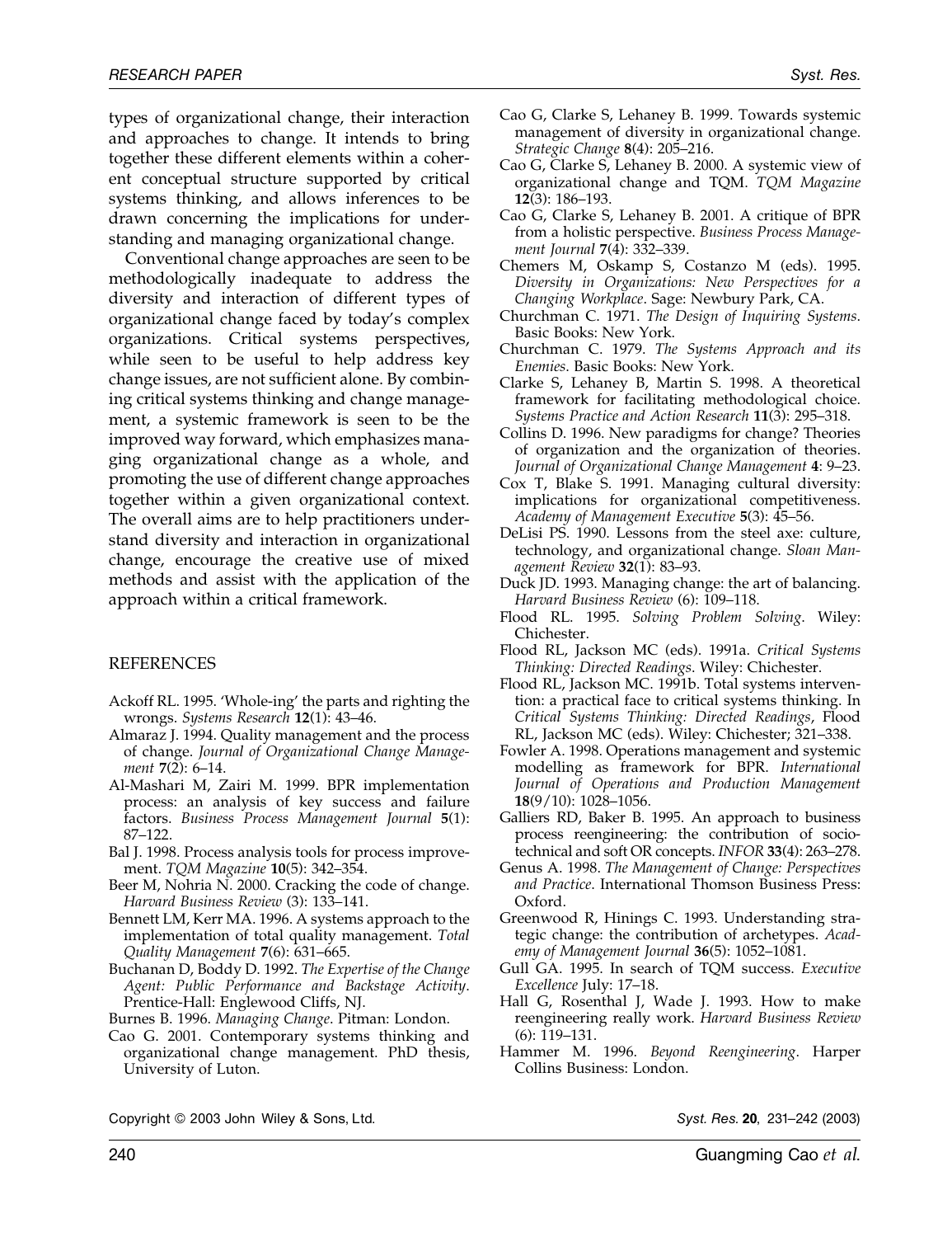- Hill FM, Collins LK. 1998. The positioning of BPR and TQM in long-term organizational change strategies. *TQM Magazine* 10(6): 438–446.
- Jackson MC. 1995. Beyond the fads: systems thinking for managers. *Systems Research* 12(1): 25–42.
- Jackson MC. 1997. Pluralism in systems thinking and practice. In *Multimethodology*, Mingers J, Gill A (eds). Wiley: Chichester; 347–378.
- Jackson MC. 1999. Towards coherent pluralism in management science. *Journal of the Operational Research Society* 50: 12–22.
- Kanter RS. 1988. Change masters vs. change stiflers. *Executive Excellence* 5(3): 12–13.
- Kanter RS, Stein B, Jick TD. 1992. *The Challenge of Organizational Change*. Free Press: New York.
- Kappelman L, Richards T, Tsai R. 1996. A manager's guide to electronic data interchange: doing business on the information superhighway. *Logistics Information Management* 9(1): 12–17.
- Kotter JP. 1996. Transforming organizations. *Executive Excellence* 13(9): 13.
- Krcmar H, Bjorn-Anderson N, O'Callaghan R. 1995. Introduction. In *EDI in Europe: How it Works in Practice*, Krcmar H, Bjorn-Anderson N, O'Callaghan R (eds). Wiley: Chichester.
- Marjanovic O. 2000. Supporting the 'soft' side of business process reengineering. *Business Process Management Journal* 6(1): 43–53.
- Midgley G. 1997. Critical systems criteria for evaluating interventions. In *Systems for Sustainability*, Stowell *et al.* (eds). Plenum Press: New York; 339–344.
- Milliken FJ, Martins LL. 1996. Searching for common threads: understanding the multiple effects of diversity in organizational groups. *Academy of Management Review* 21(2): 402–433.
- Mintzberg H. 1998. Politics and the political organization. In *The Strategy Process*, revised European edn, Mintzberg H, Quinn JB, Ghoshal S (eds). Prentice-Hall: London; 377–382.
- Moore K. 2000. Organizing for eBusiness. In *Moving to eBusiness*, Sauer C, Willcocks L (eds). Random House, London.
- Morgan G. 1997. *Images of Organization*. Sage: Newbury Park, CA.
- Nicholls MSA, Clarke C, *et al.* (eds). 2001. *Mixed Mode Modelling.* Kluwer: London.
- Pawar K, Driva H. 2000. Electronic trading in the supply chain: a holistic implementation framework. *Logistics Information Management* 13(1): 21–32.
- Peters T, Waterman R. 1982. *In Search of Excellence: Lessons from America's Best-Run Companies*. Harper & Row: London.
- Pettigrew AM. 1985. *The Awakening Giant*. Blackwell: Oxford.
- Pettigrew AM. 1987. Context and action in the transformation of the firm. *Journal of Management Studies* 24(6): 649–669.
- Pfeffer J. 1992. *Managing with Power: Politics and Influence in Organizations*. Harvard Business School Press: Boston, MA.
- Pugh D. 1978. Understanding and managing organization change. *London Business School Journal* 3(2): 29–34.
- Pugh D, Hickson D, Hinings C, Turner C. 1969a. The context of organization structures. *Administrative Science Quarterly* 14: 91–114.
- Pugh D, Hickson D, Hinings C. 1969b. An empirical taxonomy of structures of work organization. *Administrative Science Quarterly* 14: 115–126.
- Reed MI. 1992a. *The Sociology of Organisations: Themes, Perspectives and Prospects*. Harvester Wheatsheaf: London.
- Reed MI. 1992b. Introduction. In *Rethinking Organization: New Directions in Organization Theory and Analysis*, Reed MI, Hughes M (eds). Sage: London; 1–15.
- Romano C. 1995. Managing change, diversity and emotions. *Management Review* (7): 6–7.
- Siegal W, Church AH, Javitch M, Waclawski J, Burd S, Bazigos M, Yang T, Anderson-Rudolph K, Burke WW. 1996. Understanding the management of change: an overview of managers' perspectives and assumptions in the 1990s. *Journal of Organizational Change Management* 9(3): 54–80.
- Spector B, Beer M. 1994. Beyond TQM programmes. *Journal of Organizational Change Management* 7(2): 63– 70.
- Stanton S, Hammer M, Power B. 1993. Reengineering: getting everyone on board. *IT Magazine* 25(4): 22–27.
- Stebbins MW, Shani AB, Moon W, Bowles D. 1998. Business process reengineering at Blue Shield of California: the integration of multiple change initiatives. *Journal of Organizational Change Management* 11(3): 216–232.
- Strebel P. 1996. Why do employees resist change? *Harvard Business Review* (3): 86–92.
- Thompson J. 1967. *Organizations in Action*. McGraw-Hill: New York.
- Ulrich W. 1994. Can we secure future-responsive management through systems thinking and design? *Interfaces* 24(4): 26–37.
- Ulrich W. 1996. *A Primer to Critical Systems Heuristics for Action Researchers*. Centre for Systems Studies: University of Hull.
- Valiris G, Glykas M. 1999. Critical review of existing BPR methodologies: the need for a holistic approach. *Business Process Management Journal* 5(1): 65–86.
- Waldman DA. 1994. Designing performance management systems for total quality implementation. *Journal of Organizational Change Management* 7(2): 31–34.
- Werr A, Stjernberg T, Docherty P. 1997. The functions of methods of change in management consulting.